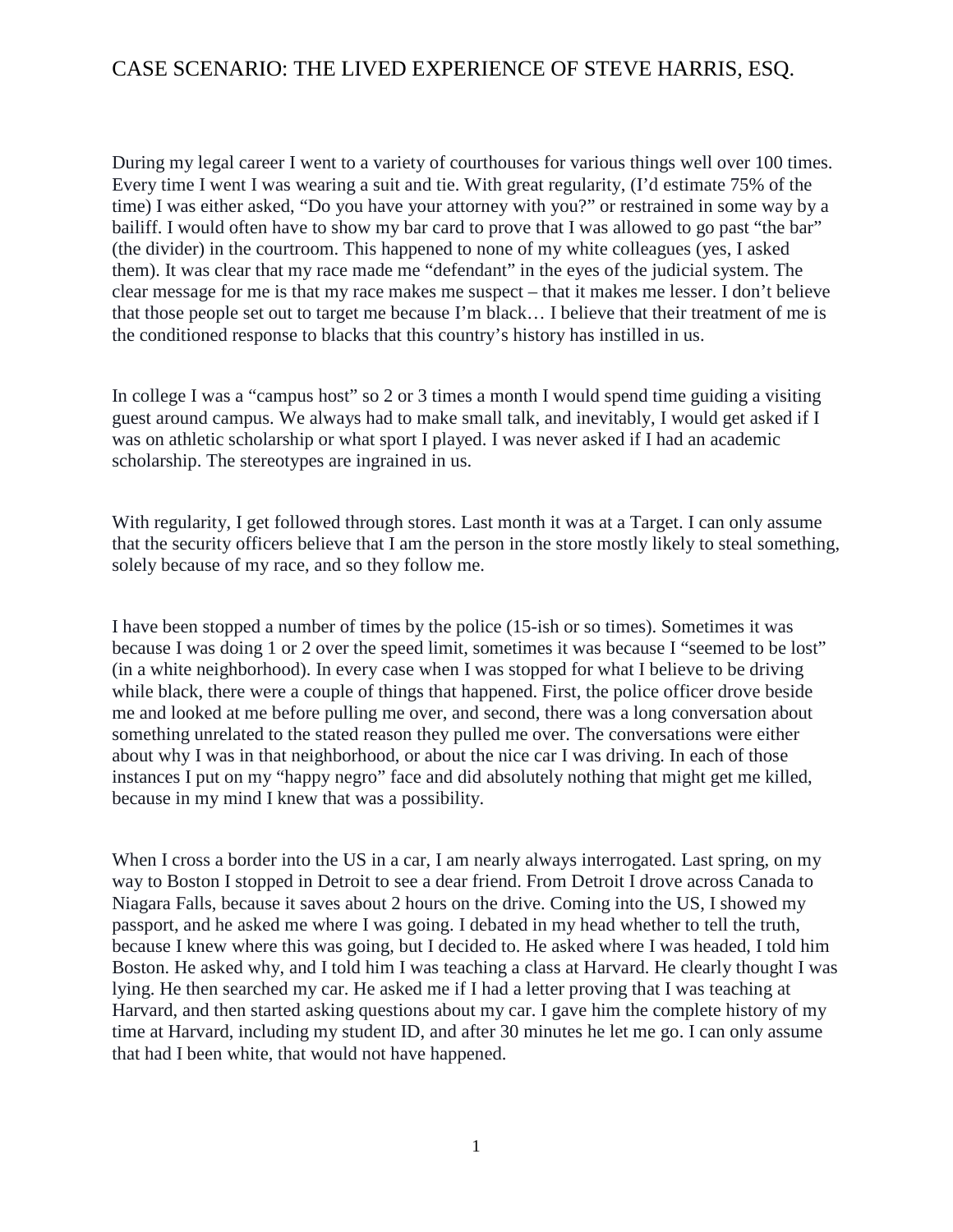The above examples are just the tip of the iceberg. There have been times when I called to look at apartments that had vacancies, but when I showed up they suddenly did not. I often get ignored in higher end stores when the sales people are gracious and friendly to the white customers. Nearly every time I have bought a car it has been an extremely condescending experience. In most of my graduate school experiences, I have been excluded from study groups, assumed that I was there because of affirmative action, and mistaken for either food service or the custodial crew. I know these things because people told me. "I'm glad you're here even though you bumped my friend out of a spot in law school…" "We only asked the people we knew would do well to be in the study group." "Are you going to vacuum in here?"

I could go on and on, but the point is that nearly every day, I have an interaction with someone who says or does something that lets me know that person perceives me as lesser based on the color of my skin. It may be how I am treated by a cashier compared to the white person in front of me, or the looks I get for being in the wrong (meaning white) neighborhood, women clutching their purses or people crossing the street, or locking their car doors when they see me… It may be from hateful stuff that people post on Facebook or on twitter… not about me necessarily, but about blacks in general, or calling the president nigger, or monkey, or some other racial slur and using lynching imagery to talk about him. All of these, overt and subtle, day in and day out, serve to send me (and most blacks) the message that to this society, I am not as smart, not as valuable, not as deserving of respect as the white people in this society.

I am as educated as one can get, and I am squarely in the upper middle class, but I know that when I leave the house, in this society I am seen as "lesser". I have complete control of my temper, and as an attorney, I know exactly where all of the legal lines fall when I do interact with law enforcement, but every time it happens I wonder if this will be the time when I get beat or killed.

Let's just assume for argument's sake that most black people in America are having the same types of interactions with the larger society that I do. That the interactions they've had with the police have been at least as negative as mine, if not more so. How many times do I have to get stopped for doing nothing before I am allowed to express my anger? (And for the record, I usually get a name and badge number and report it, but as best I can tell it doesn't make a bit of difference). How often do I have to get searched or harassed, or detained by law enforcement before I have a right to stand up for myself and say, "Enough"?

So if I get stopped for "looking like I was lost" and I've had enough, and decide not to show the officer my ID, what happens? I get arrested, and maybe beat for being uncooperative, and after the fact, charged with something stupid like "hindering an investigation", and then resisting arrest, when the officer should not have stopped me in the first place. But, I got stopped because I looked suspicious by virtue of the color of my skin.

This happens all the time. This happens, in part, because there is an unconscious bias (sometimes conscious) in American culture that blacks are up to no good, and of lesser value. So, when these negative police interactions occur, there are some police officers who are perfectly willing to immediately escalate to full force, even when it is not necessary.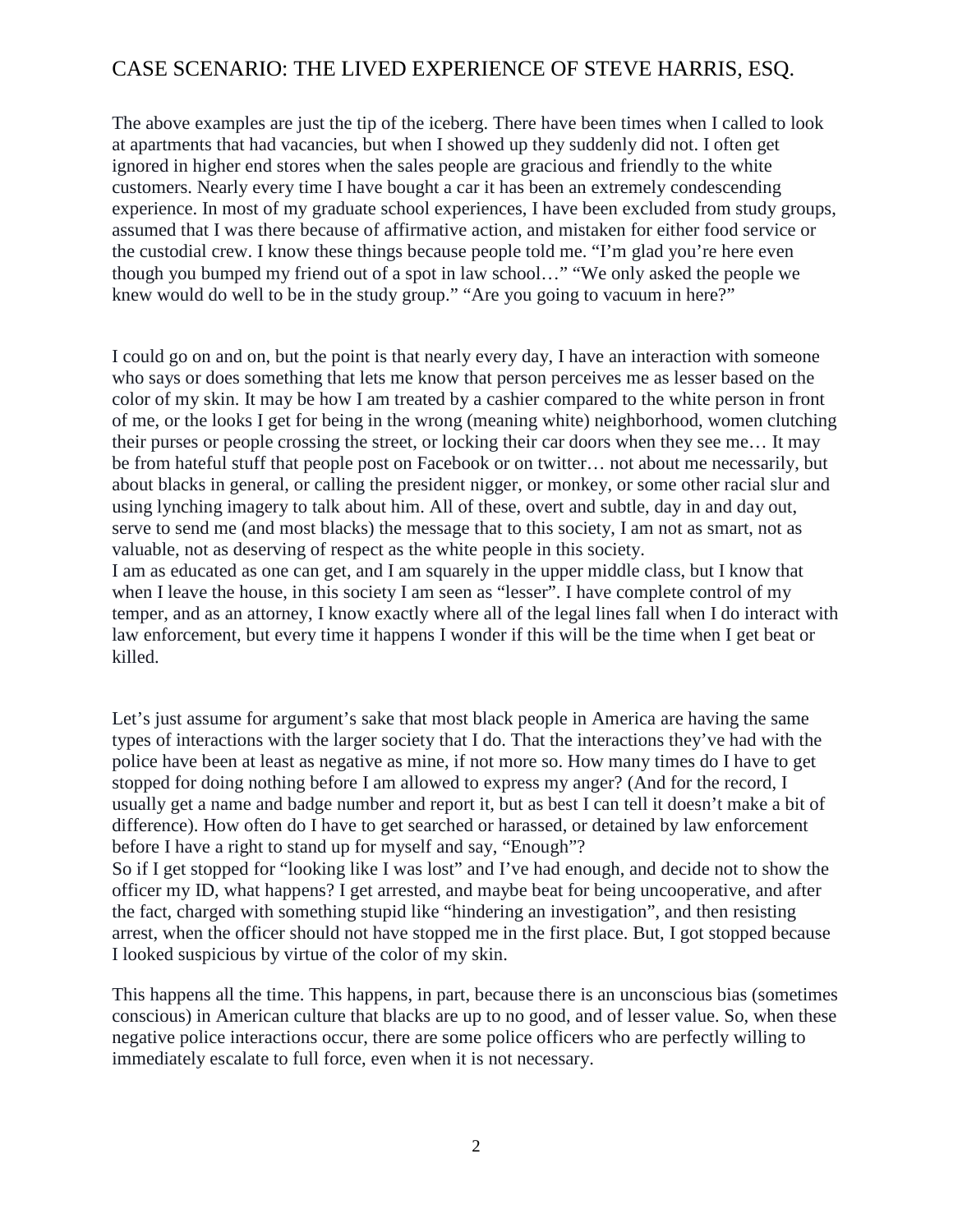One of the disconnects for many whites is that it is difficult to believe that this may be happening with any regularity, but it is. And if, for argument's sake that you believe me when I say it happens all the time that police harass, intimidate, and wrongfully arrest black people, especially black men (often because they protest being harassed) then some of the reaction to the Ferguson shooting makes more sense.

There are some who say Michael Brown broke the law as if that excuses the whole interaction. The questions that come up for me are things like, if the officer had more respect for Michael Brown would he have gotten out of the car to address him instead of just yelling at him from his car window. If the officer had actually gotten out of his car to address Michael Brown, would the interaction have gone differently? The issue for me isn't whether Michael Brown broke the law, I'm perfectly willing to say yes, he did. The issue is whether the police officer could have approached the situation in such a way that Michael Brown would not be dead, and if the police officer had seen Michael Brown as having more value, would he have treated him differently from the beginning of the interaction.

In theory, the police are supposed to protect and serve, and are specifically trained to de-escalate a situation. In the situation with Eric Garner he didn't attack the police, he didn't run, he just didn't want to be arrested, but the officers didn't try very hard to have a conversation with him, they just jumped him and put a choke hold on him, for allegedly selling cigarettes. That clearly could have been handled differently, but if the police have little regard for a black man, why bother spending time trying to deescalate... simply wrestle him to the ground and don't concern yourself with whether he can breathe or not.

The above examples are clouded for some by the underlying crime, so I would point to a few other examples that happened recently and were caught on tape. In September Lavar Jones was shot by a police officer. Mr. Jones had stopped at a convenience store and gotten out of his car. The officer followed him into the parking lot and asked him for his ID. When Mr. Jones leaned back into his car to get his ID, the officer panicked and shot him.

#### https://www.youtube.com/watch?v=-XFYTtgZAlE

In August, John Crawford III. went to Walmart to buy a bb gun for his son. While in the store, holding the BB gun he was on the phone. Someone in the store called the police, and when they showed up, they ran in and shot him. http://www.theguardian.com/…/sep/25/ohio-shootingwalmart-v…

In both of these cases, I would argue that the police could have approached it differently, but did not in part because of the race of the individuals (which is the larger issue). This is the experience of many black people in America, and the Brown and Garner cases are just extreme examples of what we experience every day.

There are protesters who damaged property – they are wrong. That doesn't excuse the behavior of the police. There is black on black crime. It is an issue. It doesn't excuse the behavior of the police. This is a single issue that needs its own attention, and the other issues can be dealt with separately, and they do not justify or excuse this issue.